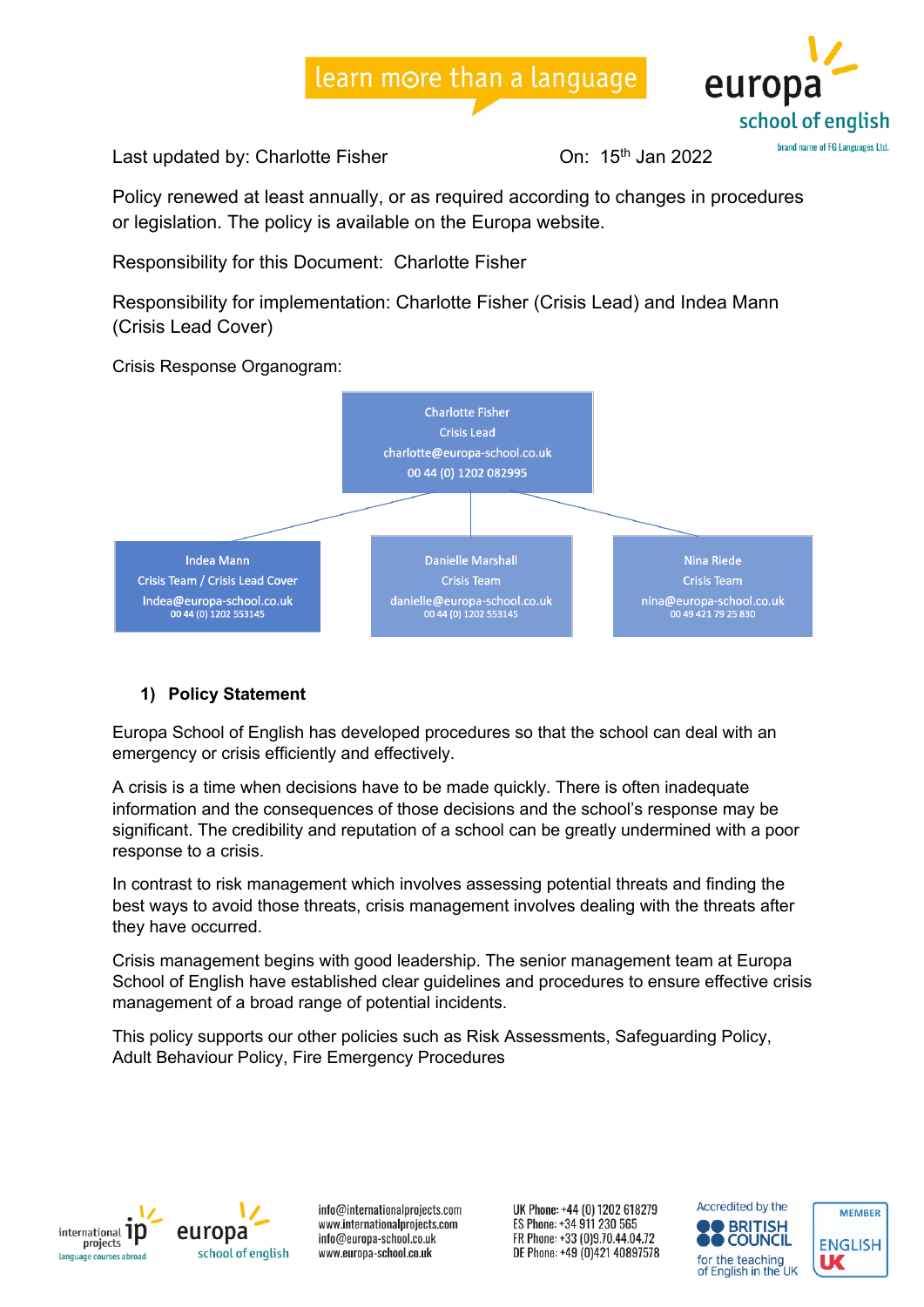

#### **2) Crisis Management Team**

Europa School of English has established a "Crisis Management Team" that will always be ready to initiate, coordinate and monitor the school response. The crisis team consists of:

| Job Title                    | Name                     | Tasks                          |
|------------------------------|--------------------------|--------------------------------|
| General Manager              | <b>Charlotte Fisher</b>  | Media Management               |
|                              | (Crisis Lead)            | <b>Local Authority Contact</b> |
|                              |                          | <b>HSE Liaison</b>             |
|                              |                          | <b>Building repairs</b>        |
| <b>Operations Manager UK</b> | Indea Mann               | Emergency services liaison     |
|                              | (Crisis Lead Cover)      | Transport                      |
|                              |                          | Student liaison                |
| Sales and Marketing Manager  | Nina Riede               | Parent/Family Liaison          |
| School Manager               | <b>Danielle Marshall</b> | Counselling services           |

The crisis team will have standard procedures for certain events and the competence to react appropriately to events that are different or were not predicted. The team structure will depend on the type of crisis they have been set up to manage but broadly the tasks are outlined above. A secure end to end encrypted communications messaging channel is set up on our slack profile which will be used in the event of a crisis situation. The team will document all incidents and responses with dates and times and will be careful to put the safety of the staff and students as their first priority at all times. A crisis to one person may must be an inconvenience to another. Someone has to make a decision to activate a crisis situation for ESE Ltd. This will be the Crisis Lead who will oversee the crisis or incident and coordinate the response from the control room. In the Crisis Lead's absence the Crisis Lead Cover will take on this role.

#### **3) The Basics**

- All staff will have access to our risk assessments where important numbers and where the nearest hospital/emergency unit is located are kept.
- All staff will have access to our clear written guidance about what to do in case of an emergency on our Coda App which they will download during their training.
- Staff will have quick access to all student mobile numbers both on and off site
- Staff will have access to next of kin telephone numbers. Only the designated parent/family liaison staff member to contact next of kin during a crisis.
- UK Operations Manager will get in touch with local police annually so that they know who we are and that we might contact them in emergencies.
- All staff are given an induction and shown around their school or campus and the emergency exits are pointed out to them.
- Staff are asked to be familiar with all relevant school policies and these are made part of the induction procedures.
- This crisis management document is used at the seasonal training events as a basis for a session on effective crisis management.



europa school of english

info@internationalprojects.com www.internationalprojects.com info@europa-school.co.uk www.europa-school.co.uk



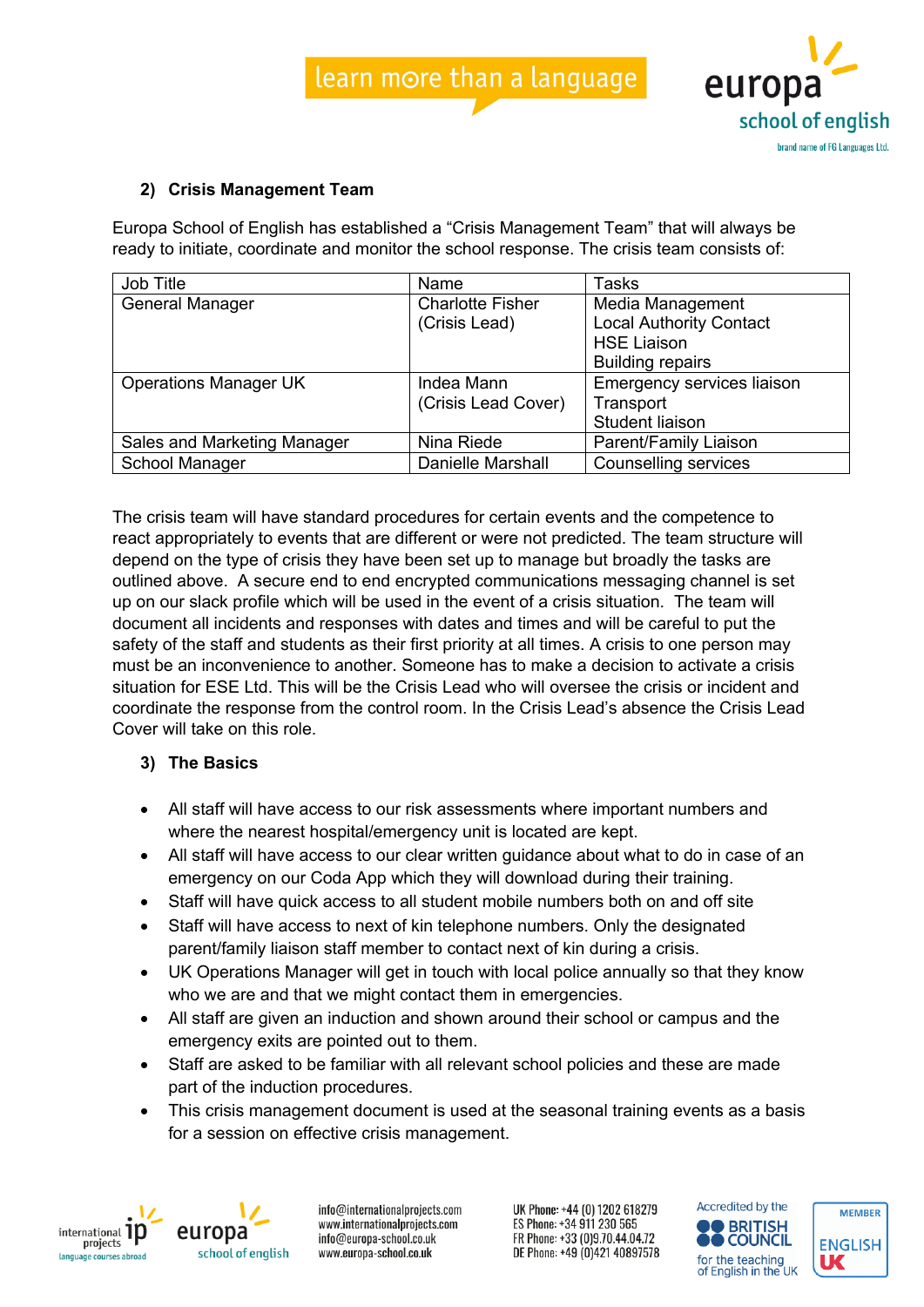- Staff are encouraged to be confident in speaking out if they are concerned about anything. Their line management and who they can speak to in case of a problem is always clear.
- All staff are aware of where the first aid box is kept.
- The control centre room for ESE in case of a crisis will be in the Academic Managers office. Where the crisis is at the site in Bournemouth, the control centre will be moved to the Lynton Court hotel next door, or to another hotel further away if appropriate.

#### **4) Different types of crisis situations**

The term 'crisis' can describe a lot of situations that might arise during a junior or adult language course – so first of all, staff members need to be able to distinguish between various crisis levels on the basis of a colour-coded ranking:

| Daily Routine (green)                     | Selective incident where<br>usually individuals are involved<br>and that can be dealt with by<br>the operations team in the<br>centre.                                                                                                                             | small accidents<br>illnesses<br>temporary loss of students                                                                                                                                                                              |
|-------------------------------------------|--------------------------------------------------------------------------------------------------------------------------------------------------------------------------------------------------------------------------------------------------------------------|-----------------------------------------------------------------------------------------------------------------------------------------------------------------------------------------------------------------------------------------|
| <b>Extraordinary Incident</b><br>(yellow) | Possible disturbance of the<br>booked services; development<br>might end up in a potential<br>crisis. Incident might have an<br>impact on customers or the<br>provider. Media interest is low<br>or not present, booking<br>situation is not affected.             | danger of a natural disaster<br>$\bullet$<br>strikes without major impacts<br>$\bullet$<br>signs of a mild infectious<br>$\bullet$<br>disease<br>small transport accident<br>$\bullet$<br>without injuries                              |
| <b>Significant Incident</b><br>(orange)   | <b>Booked services are severely</b><br>disturbed or limited. Incidents<br>that are wide outside the norm.<br><b>Extensively negative impacts</b><br>are possible. Media interest is<br>raised and customers are<br>affected. The booking situation<br>is affected. | severe natural disaster<br>$\bullet$<br>severe accident with injuries<br>fire incidents<br>$\bullet$<br>political riots<br>$\bullet$<br>increased security advice<br>$\bullet$<br>accumulation of an infectious<br>$\bullet$<br>disease |
| Crisis (red)                              | <b>Booked services are</b><br>endangered. Complex and<br>confusing incidents. Increased<br>danger, high media interest.<br><b>Customers are</b><br>affected/injured/dead -<br>booking stop might be<br>necessary.                                                  | severe transport accident<br>$\bullet$<br>(coach/plane/ferry/ train)<br>terror attack<br>$\bullet$<br>natural catastrophe<br>$\bullet$<br>pandemic (eg Covid-19)<br>$\bullet$<br>official travel warnings<br>$\bullet$                  |

The possible incidents are only examples and the crisis lead along with the crisis team will decide what to do in any critical situation. If you are confronted with what you believe to be a critical situation, you must contact the UK Operations Manager as soon as possible. The UK Operations Manager will escalate to the Crisis Lead and if necessary a crisis situation will be



europa school of english

info@internationalprojects.com www.internationalprojects.com info@europa-school.co.uk www.europa-school.co.uk

UK Phone: +44 (0) 1202 618279 ES Phone: +34 911 230 565 FR Phone: +33 (0)9.70.44.04.72 DE Phone: +49 (0)421 40897578



europa

school of english brand name of FG Languages Ltd.

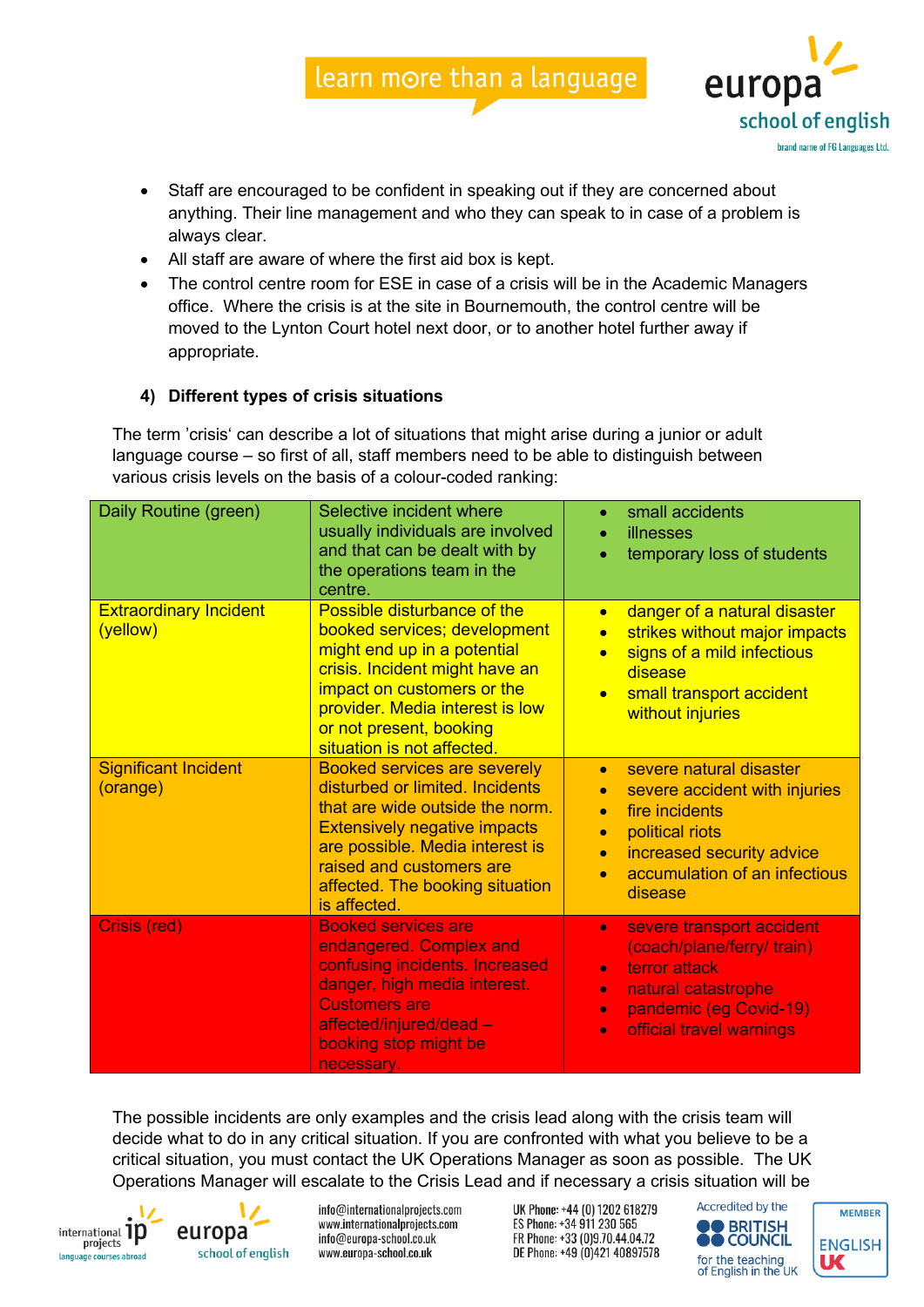

declared. From the table above it should become obvious that a situation can change its significance depending on how it develops. An extraordinary incident can turn into a significant incident if the situation changes – so please always keep in mind that the first evaluation might change according to what happens afterwards.

#### **5) Planning for safer off-site visits**

Staff are made aware that certain trips are higher risk than others. Locations where there are likely to be large groups of tourists or locals gathered are at particular risk. The operations manager gets updates from the Transport for London website which send out information around big events and possible disruptions. Where it is decided that a trip should not take place due to the risk of a crisis or significant incident an alternative trip will be offered. If it is decided that students will be safer on-site the students will take part in our usual on-site workshops.

All risk assessments contain a section for Crisis Management and potential 'safe haven' points for students or staff to gather should it be necessary.

#### **6) Crisis Management**

If there is a crisis situation, the following steps have to be followed:

- 1) Deal with the incident at hand. Deliver first aid if necessary. Call the emergency services.
- 2) Identify a possible safe refuge in the location you are in (a nearby café? Check the risk assessments)
- 3) Issue clear non-alarmist information to students to reassure them and give expectations on their behaviour. Eg ("There has been a terrorist incident nearby, you will need to stay in this café until I say it is safe to leave")
- 4) If possible and when appropriate try to take emergency notes (make sure you can describe the situation: What? Who? When? Where? How?)
- 5) Organize all local staff available to be capable to act and make sure you assure their availability
- 6) No attributions of blame or discussions about possible causes at this stage
- 7) Support emergency services if necessary follow their instructions
- 8) Try to separate persons involved into three groups: those who have not seen or realized what happened – those who are close to the victims – witnesses of the incident.
- 9) The crisis team will set up a 'control room' (this will normally be the academic managers office at the Bournemouth school)
- 10) All available members of the Crisis Team will work from the control room.
- 11) Information for parents or other guardians will be done via the nominated person in the crisis management team – so keep the team updated via the slack channel.
- 12) Protect students from media representatives if necessary politely refer them to the crisis management team.
- 13) Prevent students and staff from posting any crisis relevant information on any social media channels.



europa school of english

info@internationalprojects.com www.internationalprojects.com info@europa-school.co.uk www.europa-school.co.uk



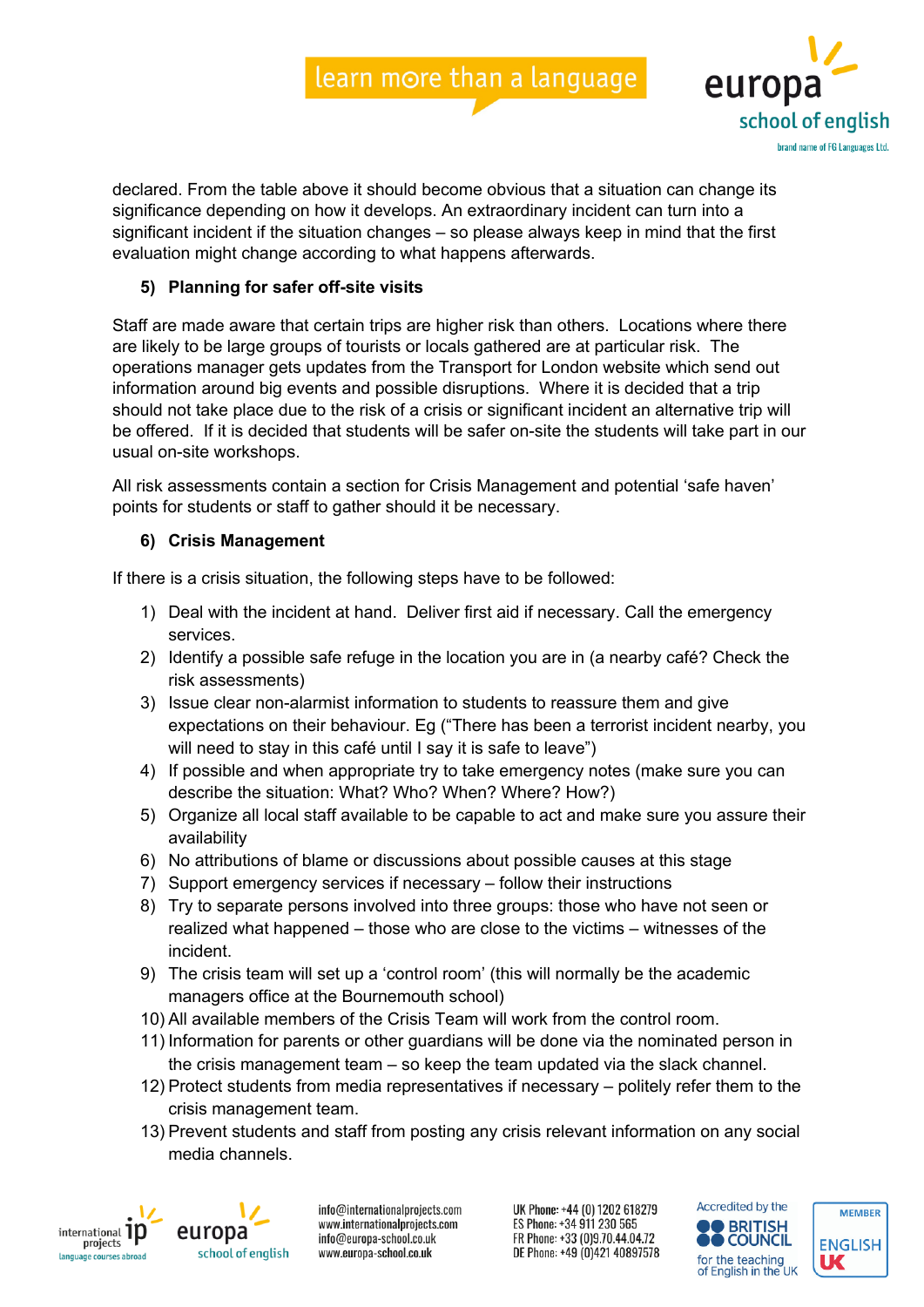

14) The only person who may speak with or communicate with parents of students or next of kin are the emergency services, the crisis lead or the Parent/Family Liaison contact

All staff are advised to always contact their line manager in any situation if they don't know what to do. In case of a crisis, a staff member from the crisis team or the whole team will come to assist.

There is a Slack communication channel on our work messaging system available for the crisis team to communicate with each other quickly and securely #crisis\_response.

The Centre Manager or UK Operations Manager is of major importance in dealing with emergencies and crisis situations. They collect, sort and pass on information on the incident, they coordinate their staff and put measures locally into action. They are the only people who should communicate with the crisis management team.

#### **7) Communication and the media**

Only the designated staff member from the crisis management team will speak to the media. The following points should be considered:

- Don't use jargon or technical terms. Clear communication reduces misinformation and it doesn't appear you are trying to confuse.
- The media person should be confident, able to speak clearly and fluently, have good eye contact and not appear nervous.
- Some responses can be discussed and pre-drafted by the Crisis Management Team.
- Communication should be quick, accurate and consistent.
- The school website and social media channels must be updated regularly with clear concise information.
- Always speak with one voice make sure everyone is getting and passing on the same information.
- Express concern, empathy and sympathy with or for those involved.
- Make sure staff are kept up to date. Meet with them as soon as possible after a crisis event.
- Deliver all the information promised. Don't give promises you cannot keep!
- Talk to media off site if possible.

#### **8) Record Keeping**

Keeping an accurate ongoing record of events with dates, times and names and in real time is absolutely crucial. This record should also include all communications both incoming and outgoing. There is a crisis events log template attached which should be used. This template is also available alongside all our risk assessments within the Coda App so it can be accessed from a phone at any time.



europa school of english

info@internationalprojects.com www.internationalprojects.com info@europa-school.co.uk www.europa-school.co.uk

UK Phone: +44 (0) 1202 618279 ES Phone: +34 911 230 565 FR Phone: +33 (0)9.70.44.04.72 DE Phone: +49 (0)421 40897578



**MEMBER** 

**ENGLISH** 

UC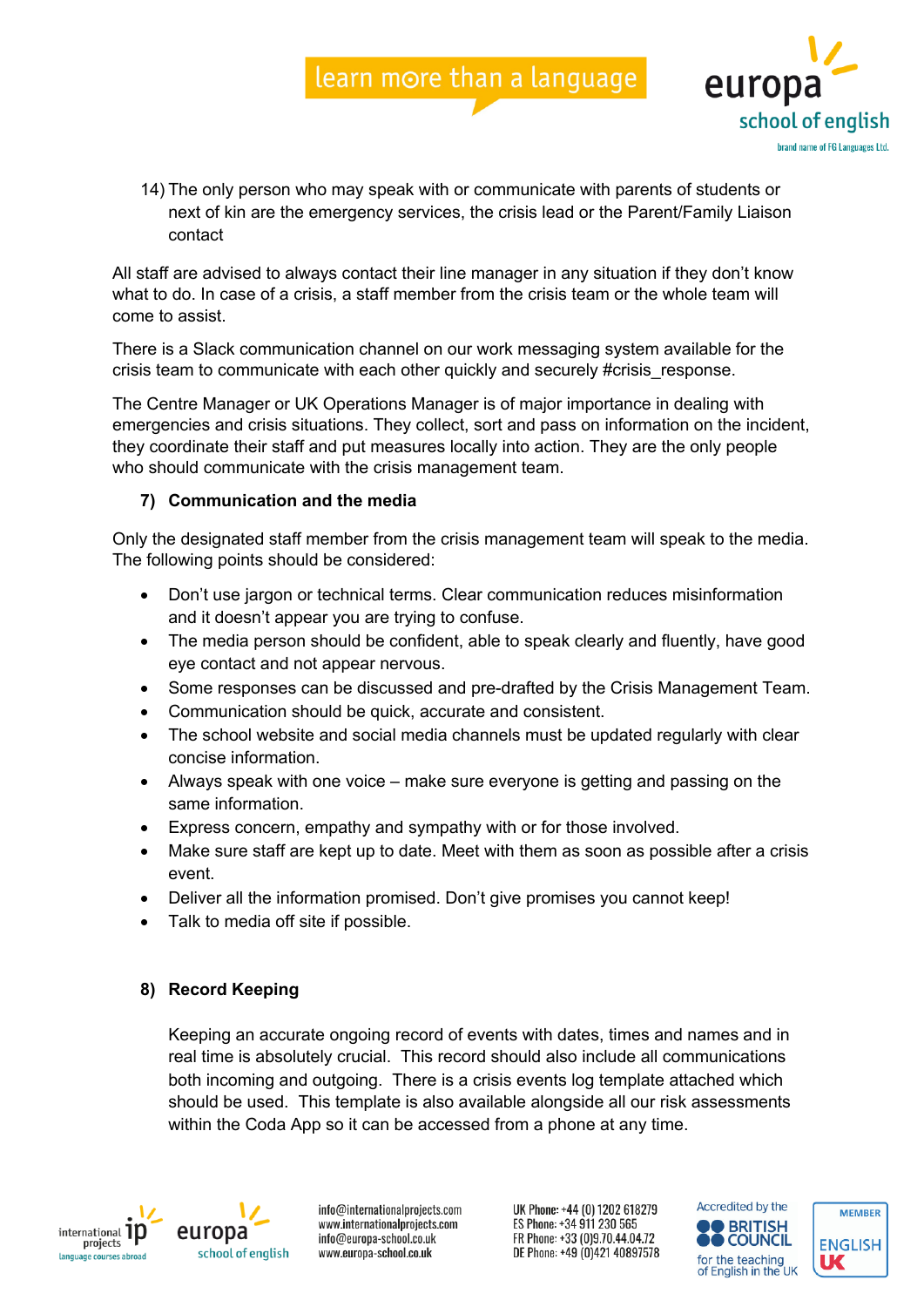#### 9) **Control Centre**



brand name of FG Languages Ltd.

In the event of a crisis a control centre will always be set up staffed by the available members of the crisis management team, there should be at least 3 members of the team at the control centre during the crisis. In Bournemouth the control centre will be in the Academic Managers office. There is a landline telephone access to a PC and internet and also toilet facilities. If the crisis means the control centre cannot be in the school then the entre will be moved to the Lynton Court hotel next door to the school. Where this is not possible a control centre will be set up at an appropriate hotel in Bournemouth.

The Crisis Lead or Crisis Lead Cover will assume control and will open an emergency procedures file. All relevant ancillary staff and staff in other locations who need to be aware of an unfolding crisis must be alerted.

- Assess the situation based on the information given by the trip leader. Find out exactly what has happened and the extent of the situation.
	- Check key information about members of the group are they:
		- o Accounted for
		- o Safe
		- o Adequately supervised
- If anyone is injured find out the extent of the injuries and the details of the injured party.
- Find out which emergency services have been informed.
- Open a crisis events log as attached
- Ensure Crisis Lead has been informed if they are not in the control room
- Open the Slack Crisis response channel and use it for quick communication to all.
- Find out if further support is required on scene of emergency. If necessary and safe send more staff to the scene to assist or find other responsible persons who may be able to help (another language school nearby)
- Go online and find out any relevant details about the emergency to relay to all staff. Look out for offers of help, beds, food, shelter and other support.

Prepare for the return of students.

- Find out what needs to be done for students when they return to the school or their hosts.
- Ensure transfer direct to their host families or residences
- Ensure access to food and drink on their return if necessary
- Consider that some students may need some emotional support on their return. If necessary those students or staff may wish to come to the school prior to returning to their residences or hosts. Staff are advised to be a supportive listening ear and to focus on the many acts of kindness and positive acts rather than dwelling on the trauma.



europa school of english

info@internationalprojects.com www.internationalprojects.com info@europa-school.co.uk www.europa-school.co.uk



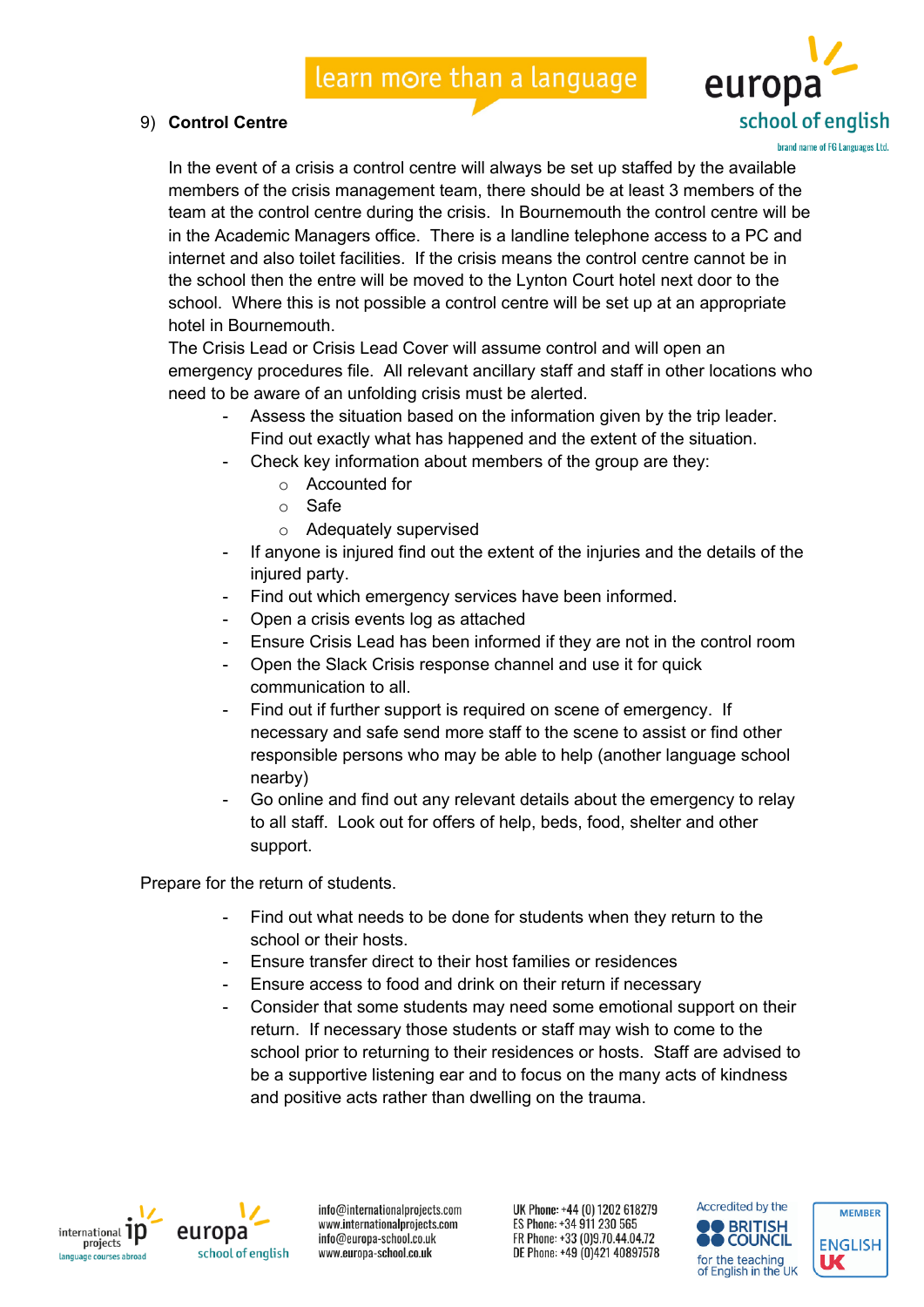

#### **10) Training**

This Crisis Management Policy and the Crisis Response Document on the Coda App are used to form the basis of one of the training sessions for all supervision and management staff who attend our annual training course prior to the season start.

The management team will be required to go through the Crisis Management Policy on site as part of their destination training taking particular care to think about how a lockdown might be possible in their particular centre. Examples of specific incidents and role plays are used as part of this training to ensure that all staff understand the types of incidents that they may have to deal with.

An external safeguarding practitioner assists with our annual training and the session on safeguarding will also incorporate some elements of our Crisis Management Policy.

Training will specifically point out the different incidents that may require either evacuation or a lockdown (partial or full). The Bournemouth staff will enact a lockdown training run annually at the same time that this policy is renewed reminding staff of the alert system and who is in charge of locking down which entrance/exit in the event of a lockdown.

All supervisors and management staff are first aid trained and it is a condition of their recruitment that they show evidence of this prior to their employment.

#### **11) Lockdown**

Certain incidents may require the school to 'lockdown' rather than evacuate. Evacuation is the solution where there is for example a fire or a gas leak but in other cases lockdown may be more appropriate. There can be different types of lockdown (dynamic, partial and full). Incidents which impact staff and students occurring outside or near the premises eg a bomb threat to a nearby premises, freak weather conditions or civil unrest may necessitate a partial lockdown. An incident where an intruder seeks to, or gains access to, the school with the intention of harming those inside would necessitate a full or dynamic lockdown.

All staff will be alerted about a lockdown via email and instant message. There is a note on reception explaining how to initiate a lockdown alert and how to call the emergency services. All employees who staff the reception desk are trained on this.

The person who initiated the lockdown will give brief details of the incident if possible to all available or accessible staff after alerting the emergency services. The Academic Manager will ask one other available staff member to assist him in going round the classrooms and calmly telling teachers that there is a crisis situation (with brief details if possible) and that they must remain in their classrooms with the door closed staying away from the windows until further notice.





info@internationalprojects.com www.internationalprojects.com info@europa-school.co.uk www.europa-school.co.uk



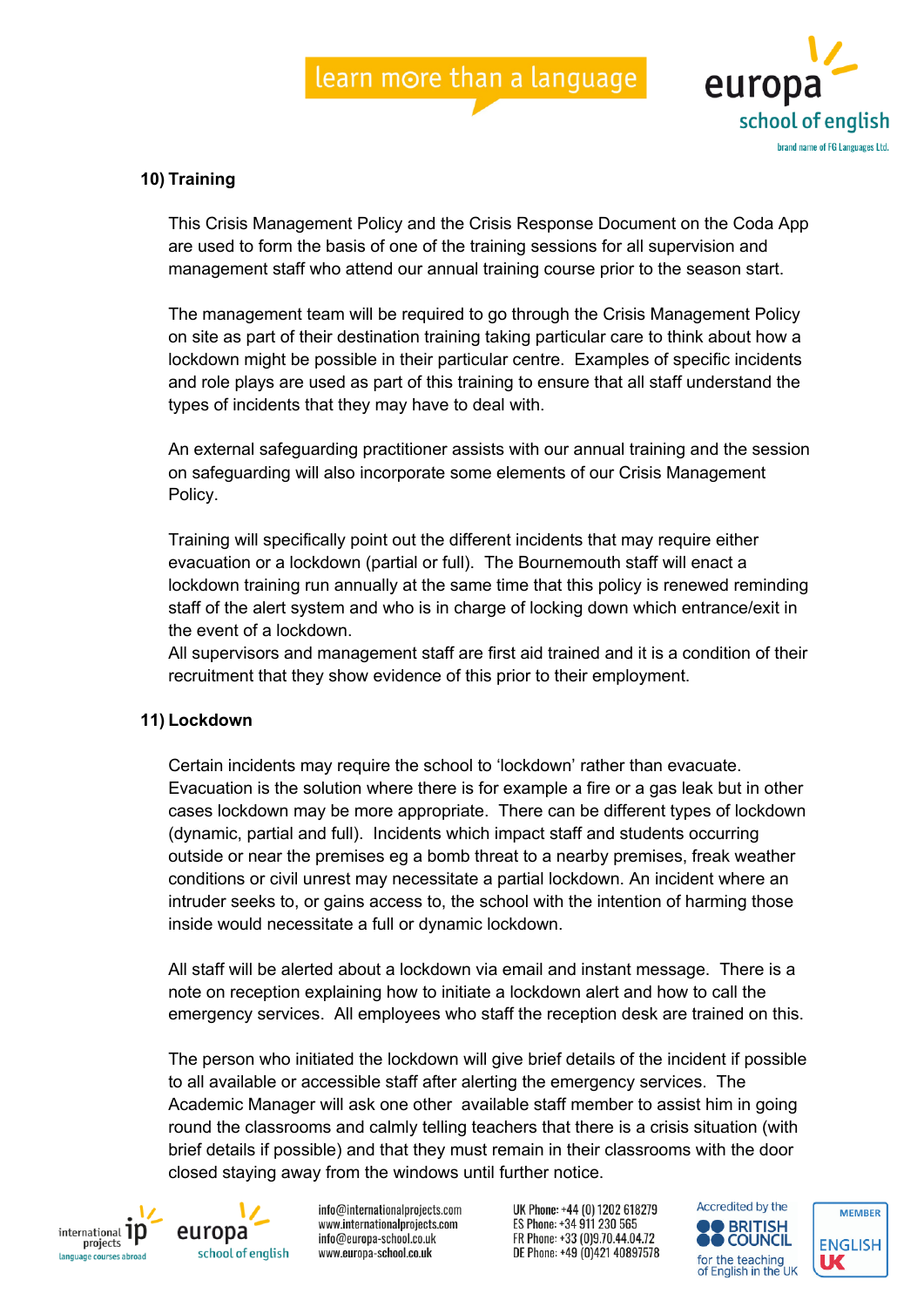

All exit and entrance points should be locked as soon as the alert is sounded if it is appropriate. If there are students and staff in the bistro or the main hall area they should be moved to one area (either the Bistro or Main Hall depending on the crisis and location) and that area should be locked. The following staff members are responsible for lockdown at our centre in Bournemouth:

Alerting Teaching Staff – Academic Manager plus two supervisors / Lead Teacher Gathering Students in Main Hall/Bistro – UK Operations Manager Lockdown Main Front Entrance – Centre Manager Bournemouth Lockdown Main Hall Internal Doors – Centre Manager Bournemouth Lockdown Flats Side Entrances X2 – Bistro Manager Lockdown Hotel Side Entrances X2 – Receptionist Adult School Lockdown First Floor Internal Doors – Academic Manager

Once lockdown has commenced the UK Operations Manager will alert the Crisis Response Team and a control room will be set up.

The Crisis Response team will coordinate the communications via the internal messaging system (Slack) in the Crisis channel. All off site staff and students will immediately be contacted and told not to return to the premises until they are informed by the Crisis Team that it is safe to do so. The internal email address all@europa-school.co.uk will be used to send a quick email out to all staff giving 'need to know' information e.g that emergency procedures are in operation due to XXX incident, that they may be called upon to cover; reminding them not to talk to anyone outside the organisation, especially not the media. They will be updated as soon as possible as more news becomes available.

It may not be necessary for a full lockdown but a partial or dynamic lockdown depending on the circumstances. The UK Operations Manager will alert all the lockdown staff if a partial or dynamic lockdown is necessary and will give clear instructions accordingly.

The Crisis Lead or Crisis Lead Cover will initiate the lockdown reversal. The person declaring the lockdown reversal should consider information carefully before declaring a reversal.

| Police, Fire, Ambulance (Emergency) | 999              |
|-------------------------------------|------------------|
| Police (Non-Emergency)              | 101              |
| Insurance (UK)                      | 01425 486532     |
| Insurance (Germany)                 | 0049 78301234    |
| Heiner Giese - Director (Germany)   | 0049 1724265776  |
| Charlotte Fisher - Crisis Lead      | 0044 7971286410  |
| Nina Riede                          | 0049 17635704610 |

#### **12) Important phone numbers**



europa school of english

info@internationalprojects.com www.internationalprojects.com info@europa-school.co.uk www.europa-school.co.uk



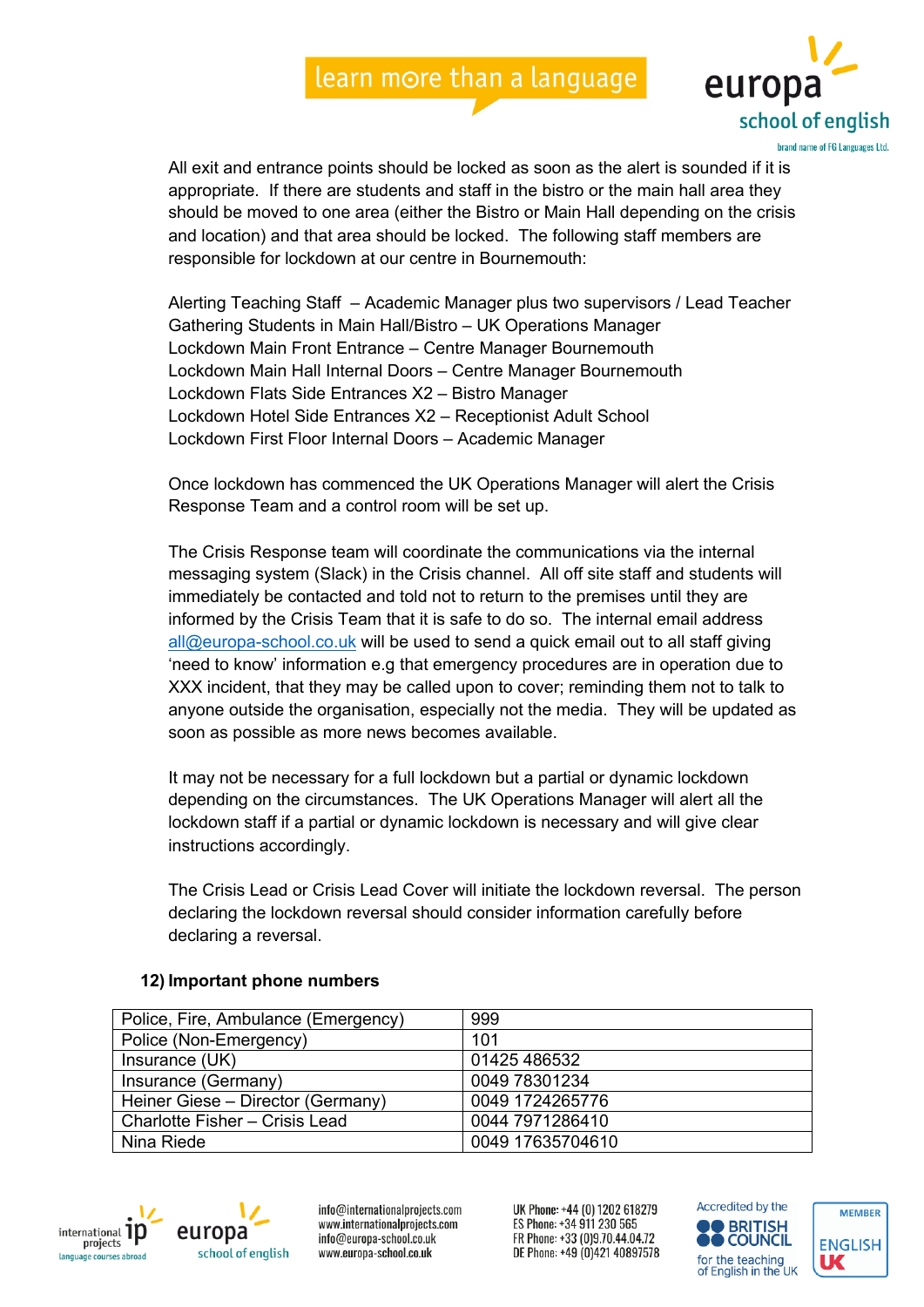#### **13) Example Incidents**



#### **Bomb Threat**

All staff who answer the phones in the building must be made aware that if they receive a threatening call they must;

- Remain calm and ask questions if possible.
- Try to keep the caller talking whilst alerting others
- If possible, staff should try and note down the time of call, the telephone number if displayed, the gender of the caller and the nationality.
- Alert the emergency services by dialling 999 as soon as possible
- Follow the advice of the emergency services but if advised evacuate the building
- When appropriate alert the Crisis Lead

#### **Intruder on Site**

Staff are asked to identify the type of intruder if possible in order to assess the risk level:

- Walk in opportunist thief
- Former student or staff member
- **Host Family**
- Armed intruder
- Someone under the influence of drugs or alcohol
- Unknown quantity

#### Challenging the Intruder

- Do not stand too close or invade personal space, this could trigger violent confrontation.
- Avoid an aggressive stance such as finger wagging or folded arms.
- Be polite. Stay calm; speak gently, slowly and clearly.
- Explain your authority to challenge them if it is questioned.
- Always tell another person when going to speak to possible intruders. Ask this person to accompany you and if necessary alert other members of staff also.
- Avoid arguments.
- Never place your hand on a potentially aggressive intruder.
- Do not turn you back, and if you leave the room, do so backwards.
- Try to leave yourself an escape route which you have planned on entry to the area.
- Be on the look-out for weapons.
- If there is more than one intruder, do not confront them on your own, seek support first or enlist the help of the police.
- Alert other staff to partially lockdown the school at this point if you think it is necessary.
- A partial lockdown would mean teachers being alerted to the problem and being asked to remain in their classrooms with the doors and windows closed.



europa school of english

info@internationalprojects.com www.internationalprojects.com info@europa-school.co.uk www.europa-school.co.uk

UK Phone: +44 (0) 1202 618279 ES Phone: +34 911 230 565 FR Phone: +33 (0)9.70.44.04.72 DE Phone: +49 (0)421 40897578



**MEMBER** 

**ENGLISH** 

UС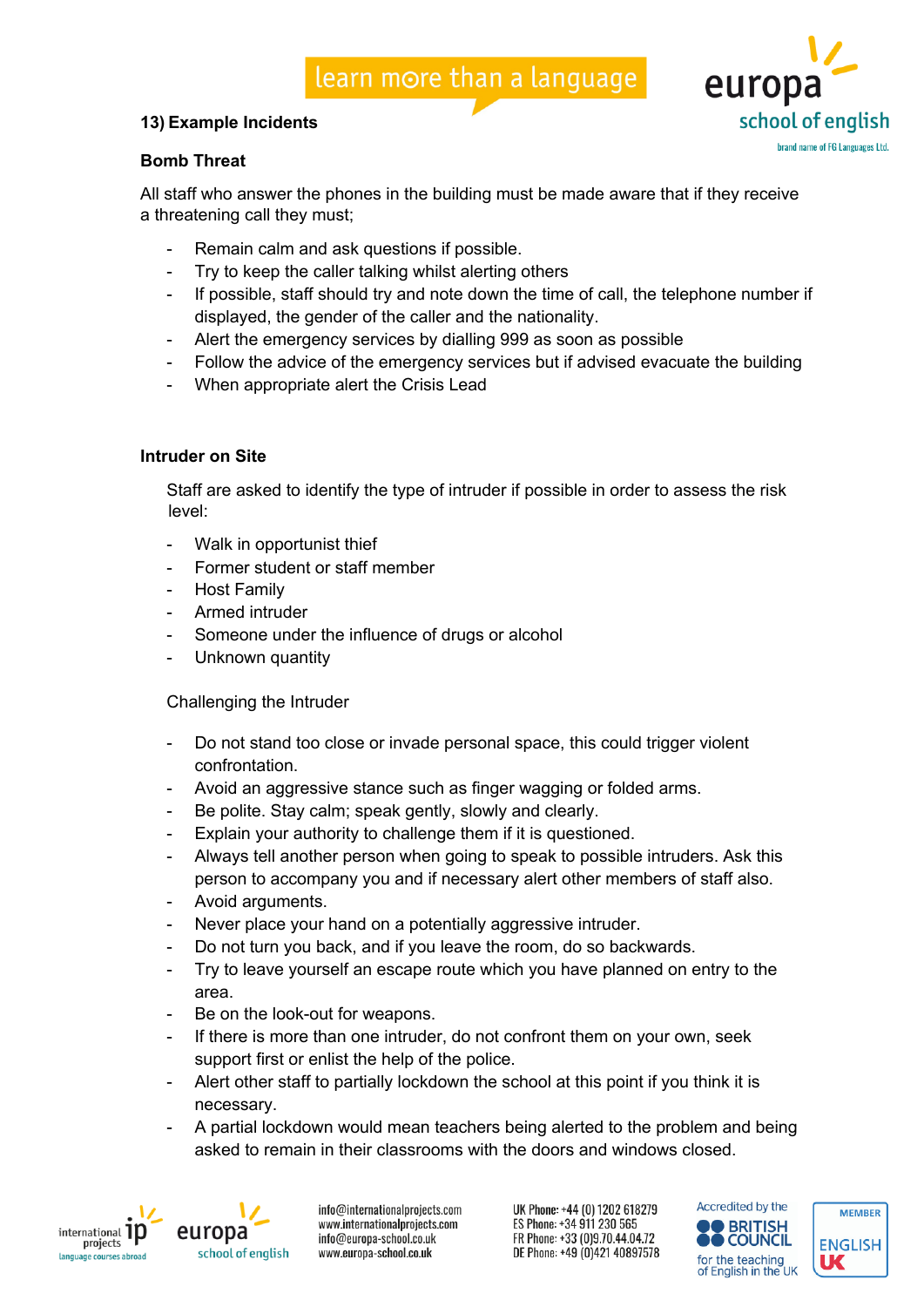

- In the case of a more serious and threatening intruder a full lockdown must immediately happen. Any available supervisors or staff who are able must alert all other staff by banging on all doors and shouting clear instructions.
- A full lockdown means all staff and students are asked to stay in their classrooms barricade the doors, stay away from the windows and remain quiet until the emergency services arrive.
- The crisis team must be alerted as soon as it is possible.
- After the crisis it may be necessary to speak to the students and bring in a trained counsellor where students may have been traumatised by the incident.

#### **Terrorist Incident whilst on London Day Trip Excursion**

If staff are alerted of a terrorist incident whilst students are on their way to London the coach driver will be asked to return to the home site. Where the students have reached London and a terrorist incident occurs;

In the London Preparation Meeting students are taught the rule RHT - Run, Hide and Tell.

RUN to a place of safety. This is a far better option than to surrender or negotiate. If there's nowhere to go, then…

HIDE It's better to hide than to confront. Remember to turn your phone to silent and turn off vibrate. Barricade yourself in if you can. Then finally and only when it is safe to do so…

#### TELL the police by calling 999

Students are told that if an incident like this occurs whilst they are not with a staff member or they get separated from the group then they must, as soon as it is safe to do so, proceed to the meeting point. If it is impossible to get to the meeting point then they should go to the pick up point (Tate Britain)

All Supervisors must act fast and gather all their students at the meeting place as soon as possible. If it is impossible due to the situation to get to the agreed meeting place - all students are advised to go directly to pick up spot (Tate Britain).

It is most important that Supervisors check that all students are there and recognize and inform the UK Operations Manager immediately if anyone is missing. Everyone attending the trip is obliged to co-operate with authorities in case of an emergency event. Where a student is missing staff are asked to remain at the pick up point and alert the emergency services and the Crisis Team. If the student cannot be located a member of staff must wait at the pick up point whilst other staff members accompany the coach back to site. If appropriate a member of the crisis team will make their way to the pick up point to assist.





info@internationalprojects.com www.internationalprojects.com info@europa-school.co.uk www.europa-school.co.uk

UK Phone: +44 (0) 1202 618279 ES Phone: +34 911 230 565 FR Phone: +33 (0)9.70.44.04.72 DE Phone: +49 (0)421 40897578



**MEMBER** 

**ENGLISH** 

UС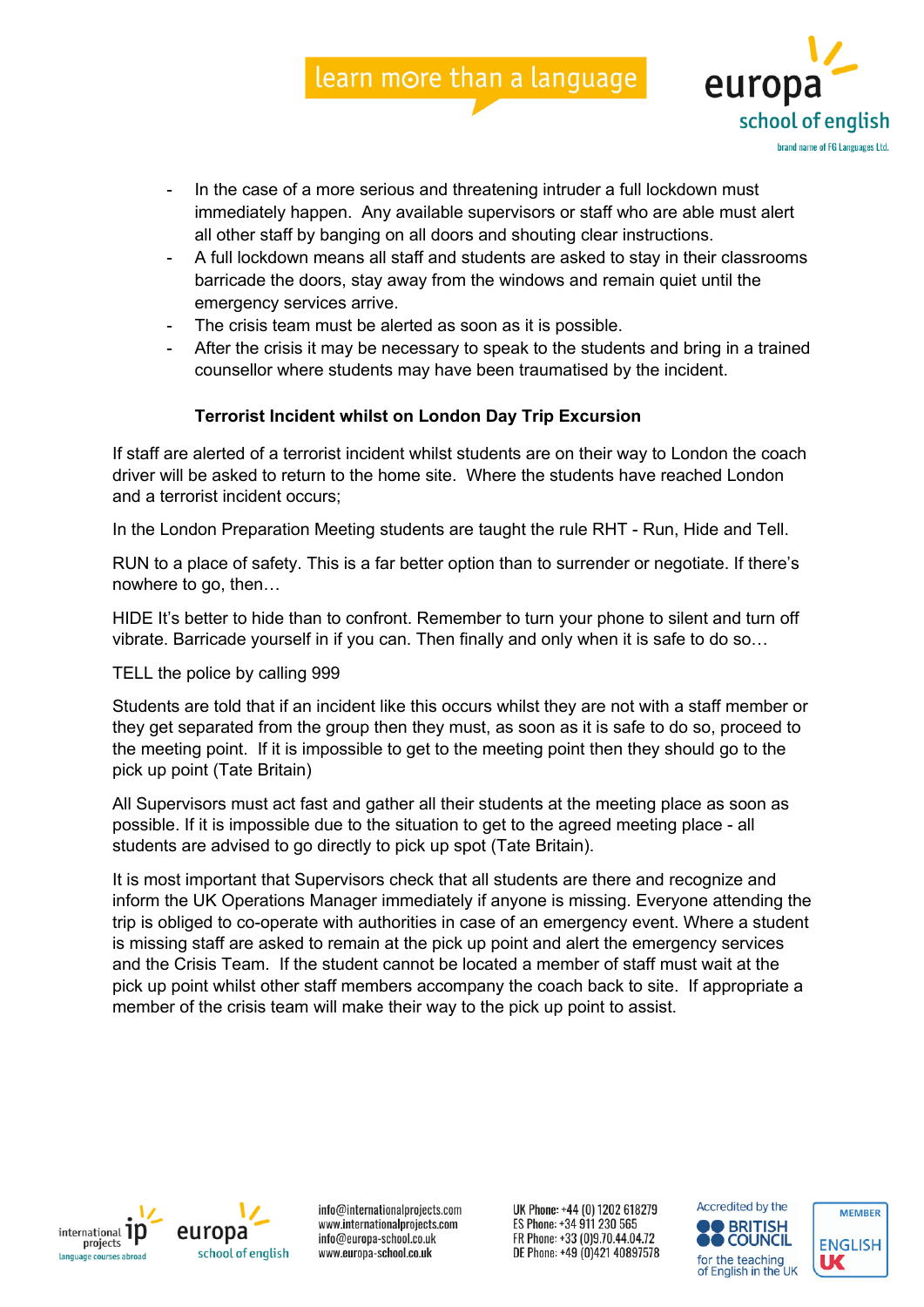

#### **Infectious Disease**

Infectious diseases will be controlled and the risk of them reduced at ESE by the following methods:

- Asking staff students during welcome meetings and at breaks to regularly wash their hands for 20 seconds using anti-bacterial soap
- Making antibacterial gel available to all at the school reception and at other relevant points throughout the building
- Asking students to cough into a tissue and dispose of it rather than into their hands
- Staying alert and asking any student who shows signs of having an infectious disease to stay at home and contact their GP or we will contact a doctor on their behalf. Students who are suspected of having an infectious disease should not attend a surgery in person.

In the case of a serious infectious disease such as Covid-19 found to be present on site among staff or students the school will act in line with its risk assessment on this subject. The student will be cared for in a separate well-ventilated room. Arrangements for self isolation will be made with an appropriate host family or accommodation provider. Online lessons will be offered and in some cases a refund will be appropriate.

If a student shows symptoms whilst at their accommodation they should not attend school but inform us by phone and should follow the NHS guidance on self isolation.

Any student who has been in close contact with them does not need to go home to selfisolate unless they develop symptoms themselves (in which case, they should arrange a test) or if the symptomatic person subsequently tests positive or they have been requested to do so by NHS Test and Trace.

The school will be closed where it is found there is an outbreak of an infectious disease that cannot be contained. Public Health England will be informed.

A full risk assessment relating to reopening the school post Covid-19 can be found on our Risk Assessment App.

14) Post Emergency and After Care

The Crisis Lead should collect all records relating to the emergency and compile it in a coherent way.

The Crisis Lead will contact RIDDOR if they need to be informed. https://www.hse.gov.uk/riddor/

Following the crisis the Crisis Lead will review the Crisis Management Policy and the Crisis Response information and amend if necessary.

Where appropriate lessons and improvements learnt from the crisis will be shared across the industry with other language schools

The Crisis Lead will ensure that appropriate emotional support and therapy is made available for students and staff where it is appropriate. The effect upon the school





info@internationalprojects.com www.internationalprojects.com info@europa-school.co.uk www.europa-school.co.uk



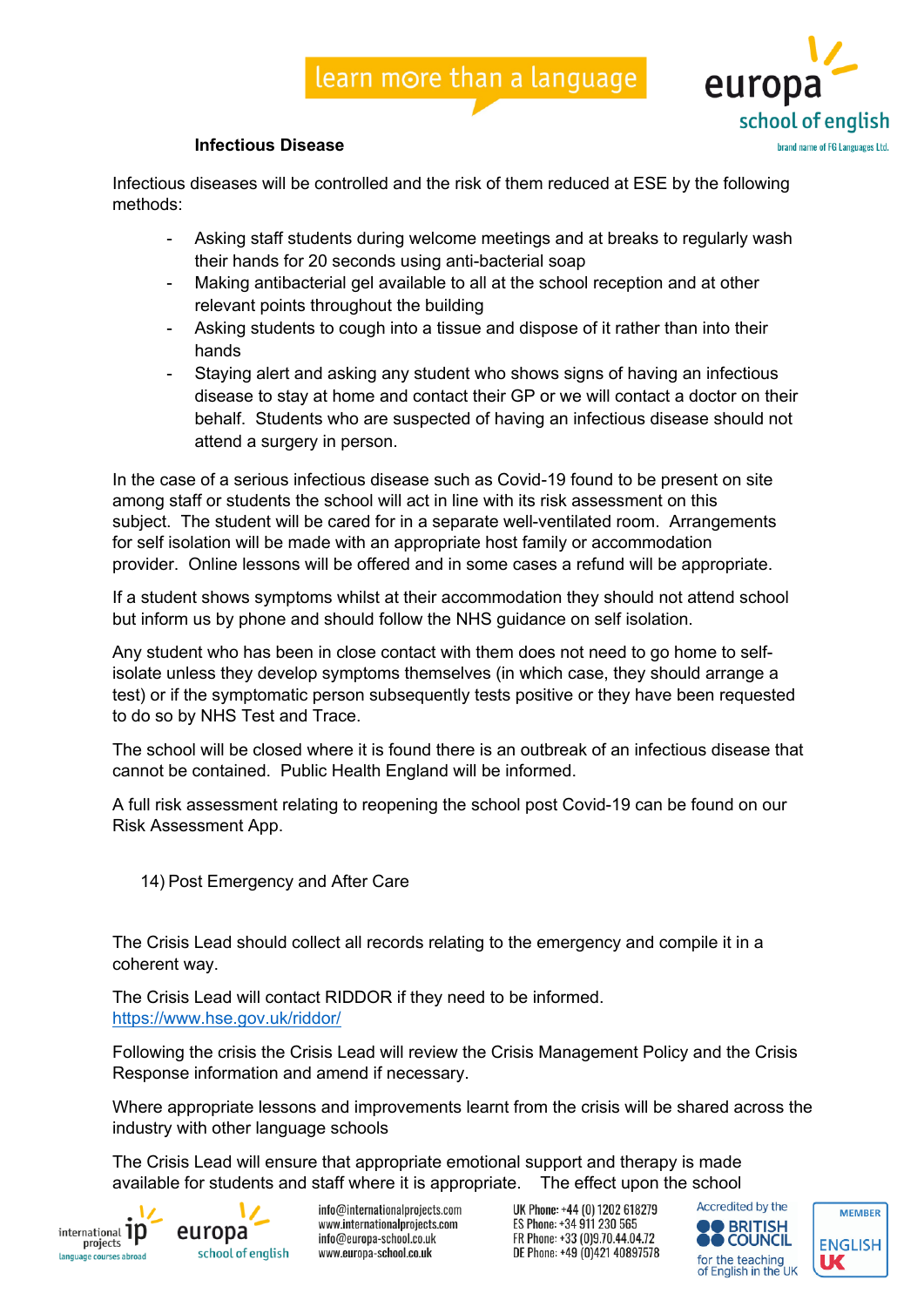

community of a crisis, whether through violent, accidental of natural causes, will inevitably be severe and long lasting. The most immediately affected survivors will only be able to return to normal school life with a considerable degree of support and understanding on the part of other members of the school.

The reactions of students involved in a crisis will vary. Staff can help students by looking out for signs of nervousness, anxiety or depression, difficulties with concentration, memory or sleeping and anti-social behaviour. Some survivors of tragedies suffer from severe feelings of guilt that they have been spared, when their friends have died.

Those most likely to be seriously affected are those whose lives were put at greatest risk, who witness injury and death and who suffer other disadvantages (unstable family relationships etc.). It is not always possible to tell whether or how much young people are suffering. Staff, parents and other students can all help by keeping a watchful eye.

The emotional, social and academic effects of a tragedy can be very long term. Minor and seemingly unconnected occurrences can trigger off emotional reactions.

Regular staff meetings will be needed to keep students under review and decide upon appropriate action, including any need for specialist referrals. Therapists and counsellors can be made available to supplement the resources of the school. The Academic Manager is responsible for sourcing appropriate forms of support and aftercare where appropriate.

In a major incident involving the wider community outside Europa School of English, special procedures will be initiated by the Local Authority Children Services Department to coordinate the provision of aftercare of victims.





info@internationalprojects.com www.internationalprojects.com info@europa-school.co.uk www.europa-school.co.uk



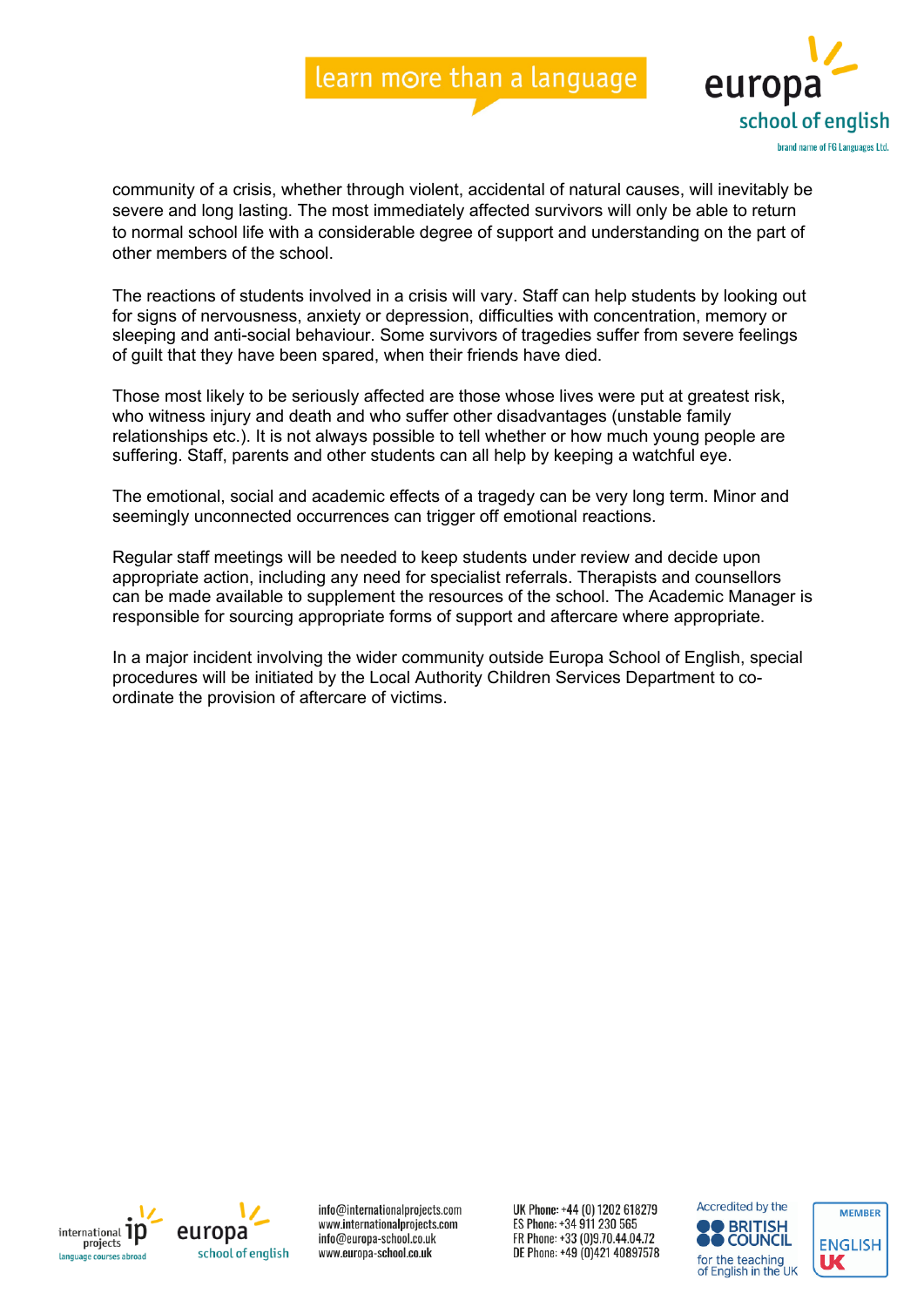

Crisis Event Log: (Template)

| Name:                                                                                                                                    |                                                                 |                                                            |                                       |
|------------------------------------------------------------------------------------------------------------------------------------------|-----------------------------------------------------------------|------------------------------------------------------------|---------------------------------------|
| Date and Time:                                                                                                                           |                                                                 |                                                            |                                       |
| Location:<br>(please be exact)                                                                                                           |                                                                 |                                                            |                                       |
| Description of crisis:<br>(be as thorough as possible)                                                                                   |                                                                 |                                                            |                                       |
| Names of those involved:<br>(please include staff and<br>members of the public -<br>please collect contact details<br>where appropriate) |                                                                 |                                                            |                                       |
| Action taken:<br>(Please include names, times<br>and any communication.<br>Please update as crisis<br>unfolds.)                          |                                                                 |                                                            |                                       |
| $_{\sf nat}$ in<br>europa                                                                                                                | info@internationalprojects.com<br>www.internationalprojects.com | UK Phone: +44 (0) 1202 618279<br>ES Phone: +34 911 230 565 | Accredited by the<br><b>O</b> BRITISH |





info@europa-school.co.uk www.europa-school.co.uk